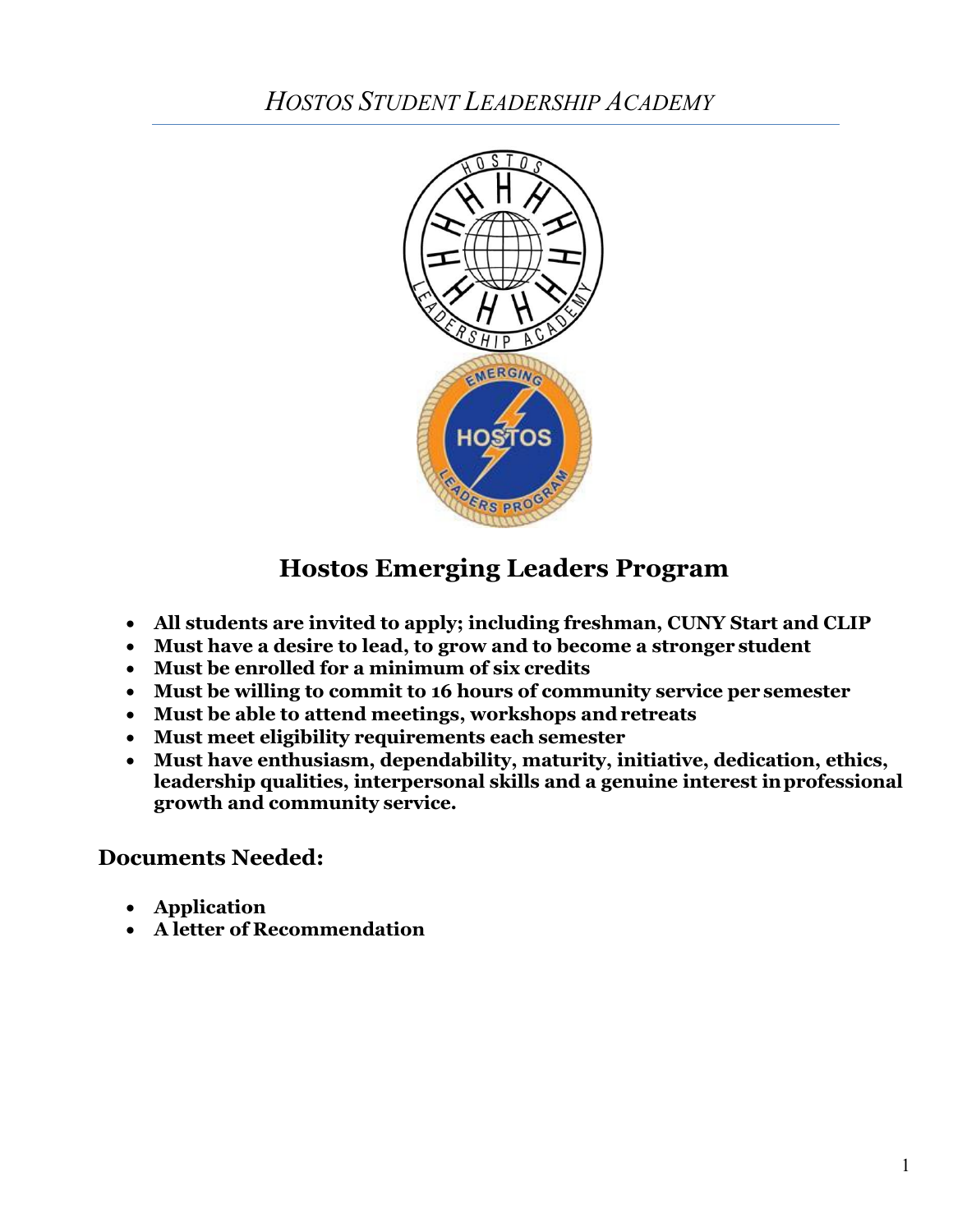*Office of Student Leadership Development*

450 Grand Concourse, Room C-392, Bronx, New York 10451 (718) 518-6541, [jlibfeld@hostos.cuny.edu](mailto:jlibfeld@hostos.cuny.edu) 

|                                                                                                                                                                                                                                                                                                                                                                                                                                                                                                                                                                                                                 |  | (Please print clearly)                                                                                                 |                                                        |
|-----------------------------------------------------------------------------------------------------------------------------------------------------------------------------------------------------------------------------------------------------------------------------------------------------------------------------------------------------------------------------------------------------------------------------------------------------------------------------------------------------------------------------------------------------------------------------------------------------------------|--|------------------------------------------------------------------------------------------------------------------------|--------------------------------------------------------|
| Full Name:                                                                                                                                                                                                                                                                                                                                                                                                                                                                                                                                                                                                      |  | <u> 1989 - Johann Stoff, deutscher Stoffen und der Stoffen und der Stoffen und der Stoffen und der Stoffen und de</u>  |                                                        |
| CUNYFirst ID#:                                                                                                                                                                                                                                                                                                                                                                                                                                                                                                                                                                                                  |  | <u> 1989 - Johann Stoff, deutscher Stoffen und der Stoffen und der Stoffen und der Stoffen und der Stoffen und der</u> |                                                        |
| Address:                                                                                                                                                                                                                                                                                                                                                                                                                                                                                                                                                                                                        |  |                                                                                                                        |                                                        |
|                                                                                                                                                                                                                                                                                                                                                                                                                                                                                                                                                                                                                 |  | <u> 1989 - Johann Stoff, amerikansk politiker (d. 1989)</u>                                                            |                                                        |
| Home Phone                                                                                                                                                                                                                                                                                                                                                                                                                                                                                                                                                                                                      |  | Mobile Work Work                                                                                                       |                                                        |
| E-mail:                                                                                                                                                                                                                                                                                                                                                                                                                                                                                                                                                                                                         |  | (Please Print)                                                                                                         |                                                        |
| Parent/Guardian's Name:                                                                                                                                                                                                                                                                                                                                                                                                                                                                                                                                                                                         |  |                                                                                                                        |                                                        |
| In case of emergency, please contact:                                                                                                                                                                                                                                                                                                                                                                                                                                                                                                                                                                           |  | <u> 1980 - John Stone, margin et al. (</u>                                                                             |                                                        |
| Emergency phone#:                                                                                                                                                                                                                                                                                                                                                                                                                                                                                                                                                                                               |  | <u> 1980 - Johann Barnett, fransk politik (f. 1980)</u>                                                                |                                                        |
| Applicant's Classification (circle one):                                                                                                                                                                                                                                                                                                                                                                                                                                                                                                                                                                        |  | Freshman                                                                                                               | Sophomore                                              |
| $\text{Birthdate:}\underline{\hspace{2cm}}\underline{\hspace{2cm}}\underline{\hspace{2cm}}\underline{\hspace{2cm}}\underline{\hspace{2cm}}\underline{\hspace{2cm}}\underline{\hspace{2cm}}\underline{\hspace{2cm}}\underline{\hspace{2cm}}\underline{\hspace{2cm}}\underline{\hspace{2cm}}\underline{\hspace{2cm}}\underline{\hspace{2cm}}\underline{\hspace{2cm}}\underline{\hspace{2cm}}\underline{\hspace{2cm}}\underline{\hspace{2cm}}\underline{\hspace{2cm}}\underline{\hspace{2cm}}\underline{\hspace{2cm}}\underline{\hspace{2cm}}\underline{\hspace{2cm}}\underline{\hspace{2cm}}\underline{\hspace{2$ |  | <b>CUNY</b> Start                                                                                                      | <b>CUNY</b> Language Immersion Program                 |
|                                                                                                                                                                                                                                                                                                                                                                                                                                                                                                                                                                                                                 |  | Early College Initiative                                                                                               | Hostos Lincoln Academy- Community Partnerships Program |
|                                                                                                                                                                                                                                                                                                                                                                                                                                                                                                                                                                                                                 |  |                                                                                                                        |                                                        |
| (If available)                                                                                                                                                                                                                                                                                                                                                                                                                                                                                                                                                                                                  |  |                                                                                                                        |                                                        |

 **Furthermore, I affirm that the information that I have provided in this application is factual. I understand that any false statements provided in this application will automatically disqualify me as a candidate for the Student Leadership Academy Program. Since the Student Leadership Program carries with it privileges and responsibilities, I hereby give permission to the Office of Student Leadership and the Student Leadership Coordinator to access my academic and judicial records with Hostos and CUNY. This information will be used for the sole purpose of determining minimal qualifications for my eligibility to participate in this program. I have read and understand the Student Leadership Academy Program description and requirements.**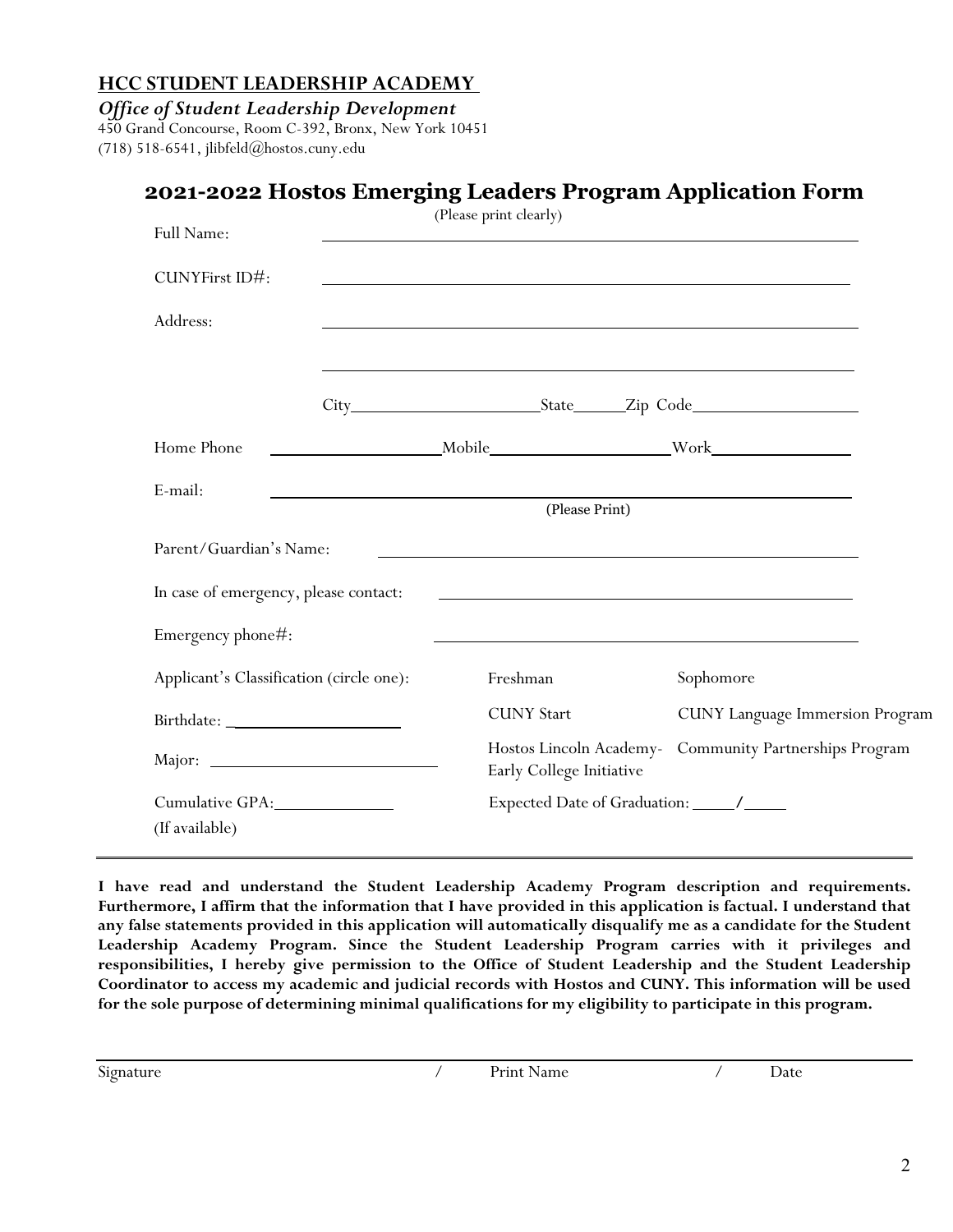*Office of Student Leadership Development* 450 Grand Concourse, Room C-392, Bronx, New York 10451 (718) 518-6541, [jlibfeld@hostos.cuny.edu](mailto:jlibfeld@hostos.cuny.edu) 

| 1) | Why would you like to be a member of the Student Leadership<br>Academy?                                               |
|----|-----------------------------------------------------------------------------------------------------------------------|
| 2) | What skills or qualities do you feel that you possess that will<br>contribute to the Hostos Emerging Leaders Program? |
| 3) | Are you a member of any clubs or organizations on the Hostos<br>campus? Do you hold any executive positions?          |
| 4) | What do you feel would be the greatest contribution you can make<br>to your community as a leader?                    |
| 5) | What, if any community service activities have you participated in<br>over the past year?                             |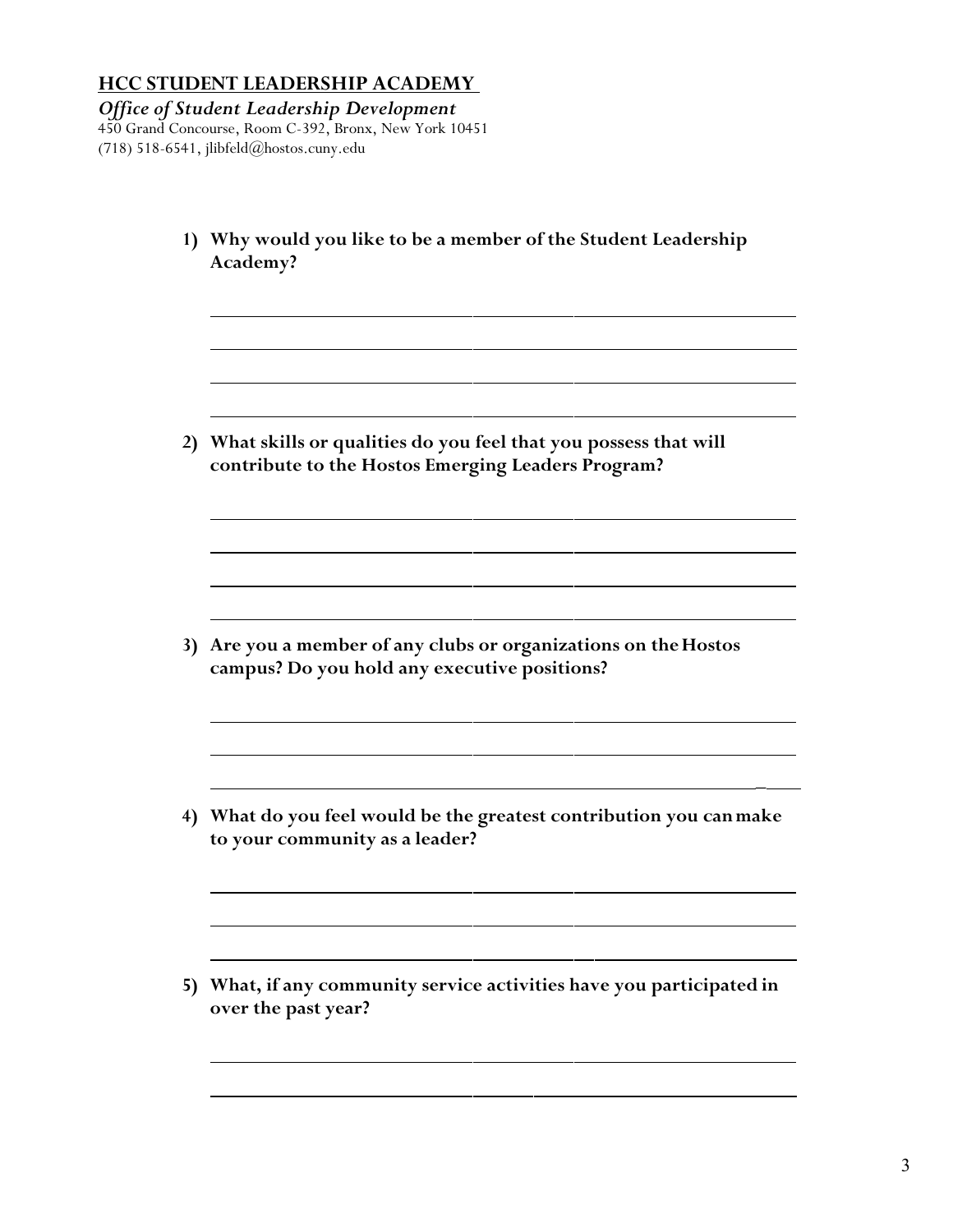*Office of Student Leadership Development*

450 Grand Concourse, Room C-392, Bronx, New York 10451 (718) 518-6541, [jlibfeld@hostos.cuny.edu](mailto:jlibfeld@hostos.cuny.edu) 

#### **Please list the name and phone number of a reference from whom you are requesting a recommendation. This should be a member of the HCC faculty or staff.**

**Name: Phone Number:** 

 Please have your reference complete the following recommendation form and return with their Letter of Recommendation.

All forms must be submitted to [Jlibfeld@hostos.cuny.edu.](mailto:Jlibfeld@hostos.cuny.edu)